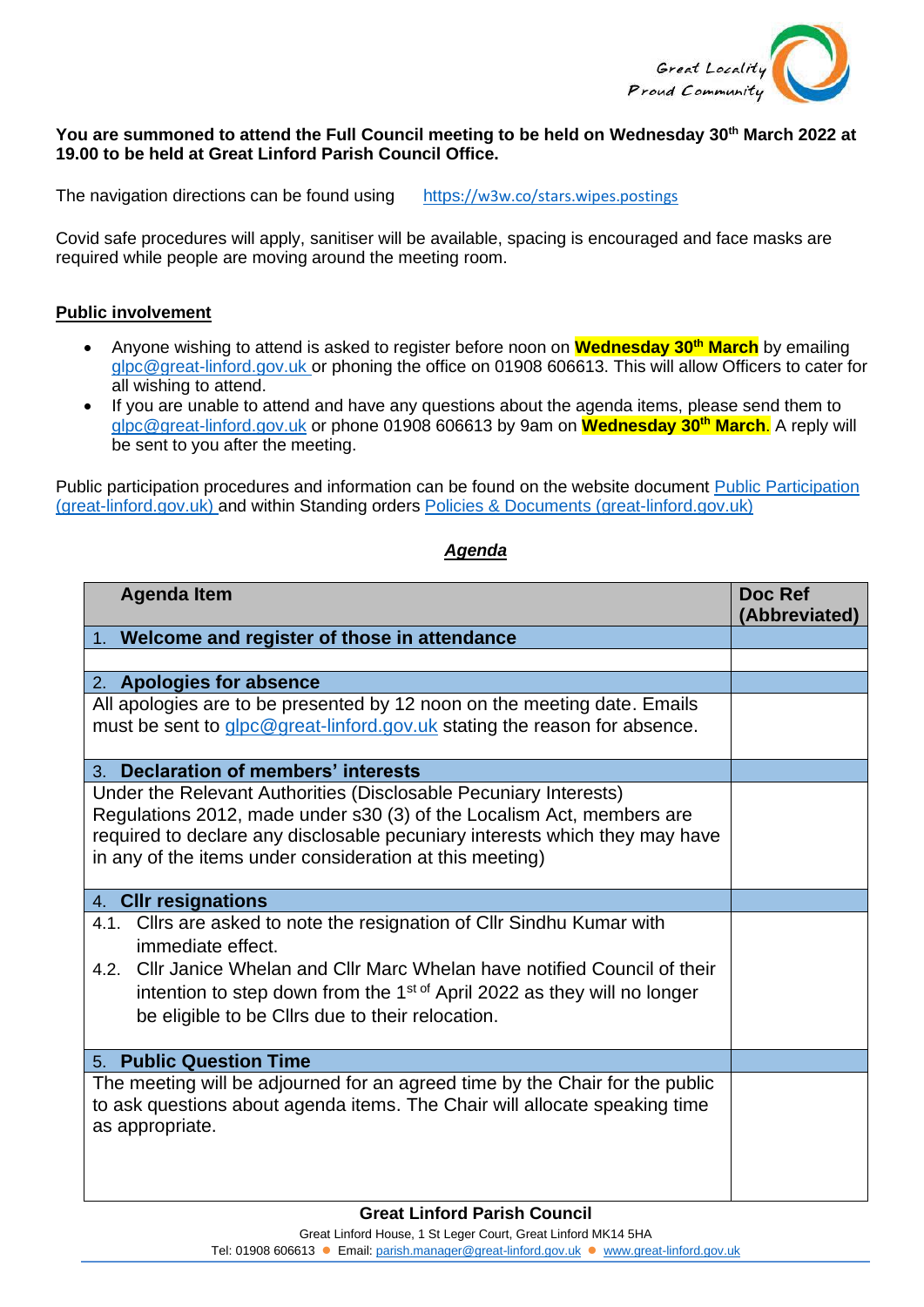

| <b>Agenda Item</b>                                                                                                                                                                                                                                                                                                                                                            |                                                                                                                                                                                                                                                                                                                            |                                                                                                                                                | Doc Ref<br>(Abbreviated) |
|-------------------------------------------------------------------------------------------------------------------------------------------------------------------------------------------------------------------------------------------------------------------------------------------------------------------------------------------------------------------------------|----------------------------------------------------------------------------------------------------------------------------------------------------------------------------------------------------------------------------------------------------------------------------------------------------------------------------|------------------------------------------------------------------------------------------------------------------------------------------------|--------------------------|
| 6. Chair Vacancy, Committee vacancies and CIIr Vacancies                                                                                                                                                                                                                                                                                                                      |                                                                                                                                                                                                                                                                                                                            |                                                                                                                                                |                          |
| 6.1.                                                                                                                                                                                                                                                                                                                                                                          | be vacant from the 1 <sup>st of</sup> April. Following notice to Cllrs about this one<br>nomination has been received from CIIr Nixon. CIIr Heale and CIIr<br>Burgess propose this nomination<br>If there are any other nominations, they should be sent to the Parish<br>Manager by 9am on the 30 <sup>th of</sup> March. | Nomination for Parish Council Chair. The position of Council Chair will                                                                        |                          |
|                                                                                                                                                                                                                                                                                                                                                                               | and CIIr Whelan J the number of members of this committee falls<br>consider the options available for it to manage the role of planning<br>consultee.                                                                                                                                                                      | 6.2. Planning Committee Members. With the resignations of Cllr Whelan M<br>below the required membership number. Council is therefore asked to |                          |
| 6.2.1. At least two new members are required for this committee. One Cllr will<br>be required to lead on planning applications and provide the memo<br>and observations to be discussed at the committee meeting. OR<br>6.2.2. Planning applications become an item on the Full Council agenda and<br>a planning advisor is found to provide reports and advice to council on |                                                                                                                                                                                                                                                                                                                            |                                                                                                                                                |                          |
| the planning applications. This will incur a cost unless a volunteer<br>advisory to Council is found. OR<br>6.2.3. Cllrs with an interest attend planning training to learn the skills required                                                                                                                                                                               |                                                                                                                                                                                                                                                                                                                            |                                                                                                                                                |                          |
| and are supported by the Planning Advisor who would lead on large<br>planning applications                                                                                                                                                                                                                                                                                    |                                                                                                                                                                                                                                                                                                                            |                                                                                                                                                |                          |
| Cllr Vacancies the following areas have vacancies as of 1 <sup>st</sup> April 2022<br>6.3.                                                                                                                                                                                                                                                                                    |                                                                                                                                                                                                                                                                                                                            |                                                                                                                                                |                          |
|                                                                                                                                                                                                                                                                                                                                                                               | <b>Conniburrow Estate</b>                                                                                                                                                                                                                                                                                                  | Two vacancies out of three<br>positions                                                                                                        |                          |
|                                                                                                                                                                                                                                                                                                                                                                               | Downs Barn                                                                                                                                                                                                                                                                                                                 | Two vacancies out of two<br>positions                                                                                                          |                          |
|                                                                                                                                                                                                                                                                                                                                                                               | <b>Giffard Park and Blakelands</b>                                                                                                                                                                                                                                                                                         | One vacancy out of three<br>positions                                                                                                          |                          |
|                                                                                                                                                                                                                                                                                                                                                                               | <b>Great Linford</b>                                                                                                                                                                                                                                                                                                       | Three vacancies out of four<br>positions                                                                                                       |                          |
|                                                                                                                                                                                                                                                                                                                                                                               | Pennyland & Bolbeck Park<br><b>Willen Park South</b>                                                                                                                                                                                                                                                                       | One vacancy out of two positions<br>One vacancy out of one position                                                                            |                          |
| There are no elections this year for the GLPC area. A recruitment<br>process should be driven by Personnel Committee working with the                                                                                                                                                                                                                                         |                                                                                                                                                                                                                                                                                                                            |                                                                                                                                                |                          |
| Communications Officer to link with the National advertising programme.                                                                                                                                                                                                                                                                                                       |                                                                                                                                                                                                                                                                                                                            |                                                                                                                                                |                          |
| 7. Thames Valley Police                                                                                                                                                                                                                                                                                                                                                       |                                                                                                                                                                                                                                                                                                                            |                                                                                                                                                |                          |
| If shift patterns allow PC Antony Hurd Neighbourhood Supervisor will attend<br>the meeting to introduce himself.                                                                                                                                                                                                                                                              |                                                                                                                                                                                                                                                                                                                            |                                                                                                                                                |                          |
|                                                                                                                                                                                                                                                                                                                                                                               |                                                                                                                                                                                                                                                                                                                            |                                                                                                                                                |                          |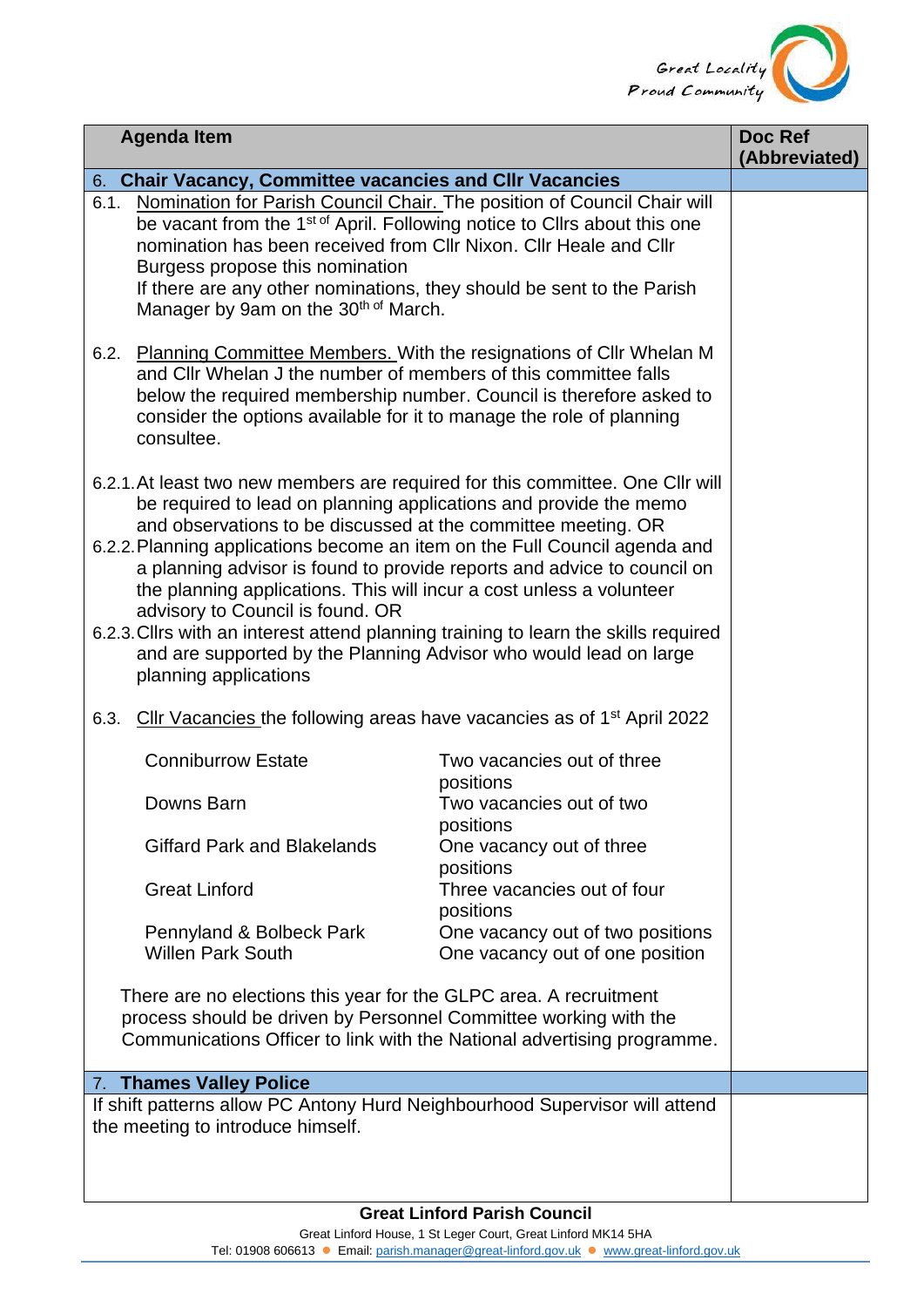

| <b>Agenda Item</b>                                                                                                      | Doc Ref<br>(Abbreviated) |
|-------------------------------------------------------------------------------------------------------------------------|--------------------------|
| 8. Minutes of the previous meeting                                                                                      |                          |
| Council is asked to agree the minutes of the last meeting held on 23rd<br>8.1.<br>February 2022 are a true record.      | Doc ref 8.1              |
| Council is provided with an update of the outstanding Resolutions and<br>8.2.<br>asked to review and ask any questions. | Doc ref 8.2              |
| 9. Committee minutes                                                                                                    |                          |
| Council is asked to affirm that each of the recent Committee meetings has fulfilled its remit                           |                          |
| by recording its deliberations in their draft minutes. Council is asked to consider any                                 |                          |
| recommendations proposed by the Committee that requires Council approval. These are                                     |                          |
| highlighted within their minutes or specifically noted in this agenda.                                                  |                          |
| 9.1. Confirm the draft minutes of the Personnel Committee held on 1 <sup>st</sup><br><b>March 2022</b>                  | Doc ref 9.1              |
| 9.2. Confirm the draft minutes of the Planning Committee held on $8th$ March<br>2022.                                   | Doc ref 9.2              |
| 9.2.1. Council is asked to confirm that there are not further comments about                                            |                          |
| the MK East Development amendments.                                                                                     |                          |
| Confirm the draft minutes of the Finance Asset and Governance<br>9.3.                                                   |                          |
| Committee held on the 14th of March                                                                                     | Doc ref 9.3              |
| 9.3.1. FGA have reviewed the Governance documentation as required for the                                               |                          |
| Annual Return. Comments and amendments are provided in the                                                              | Doc ref 9.3.1            |
| additional documentation. Acceptance from Council is required as part                                                   |                          |
| of the Councils collective responsibility for Governance.                                                               |                          |
|                                                                                                                         |                          |
| 9.3.1.1.<br><b>Standing Orders</b>                                                                                      |                          |
| 9.3.1.2.<br><b>Financial Regulations</b>                                                                                |                          |
| <b>Risk Policy and Risk Register</b><br>9.3.1.3.                                                                        |                          |
| 9.3.1.4.<br><b>Asset Register</b>                                                                                       |                          |
| 9.3.1.5. Asset Policy                                                                                                   |                          |
| 9.3.1.6.<br><b>Internal Scrutiny and Control Statement</b>                                                              |                          |
| 9.3.1.7.<br>Open Transparency documents and model publication                                                           |                          |
|                                                                                                                         |                          |
| 9.3.2. Council is asked to formally acknowledge the NJC pay increase that is                                            |                          |
| backdated to April 2021 and is within budget.                                                                           |                          |
| 10. Finances transactions                                                                                               |                          |
| 10.1. Month's Finance Report and payments - Cllr Kupczyk proposes                                                       | Doc 10.1                 |
| acceptance of the financial report and association payments which                                                       |                          |
| have been duly reviewed and checked and they are presented for                                                          |                          |
| council agreement.                                                                                                      |                          |
| Detailed finance transactions are listed in a separate report for Cllrs to                                              |                          |
| review.                                                                                                                 |                          |
|                                                                                                                         |                          |